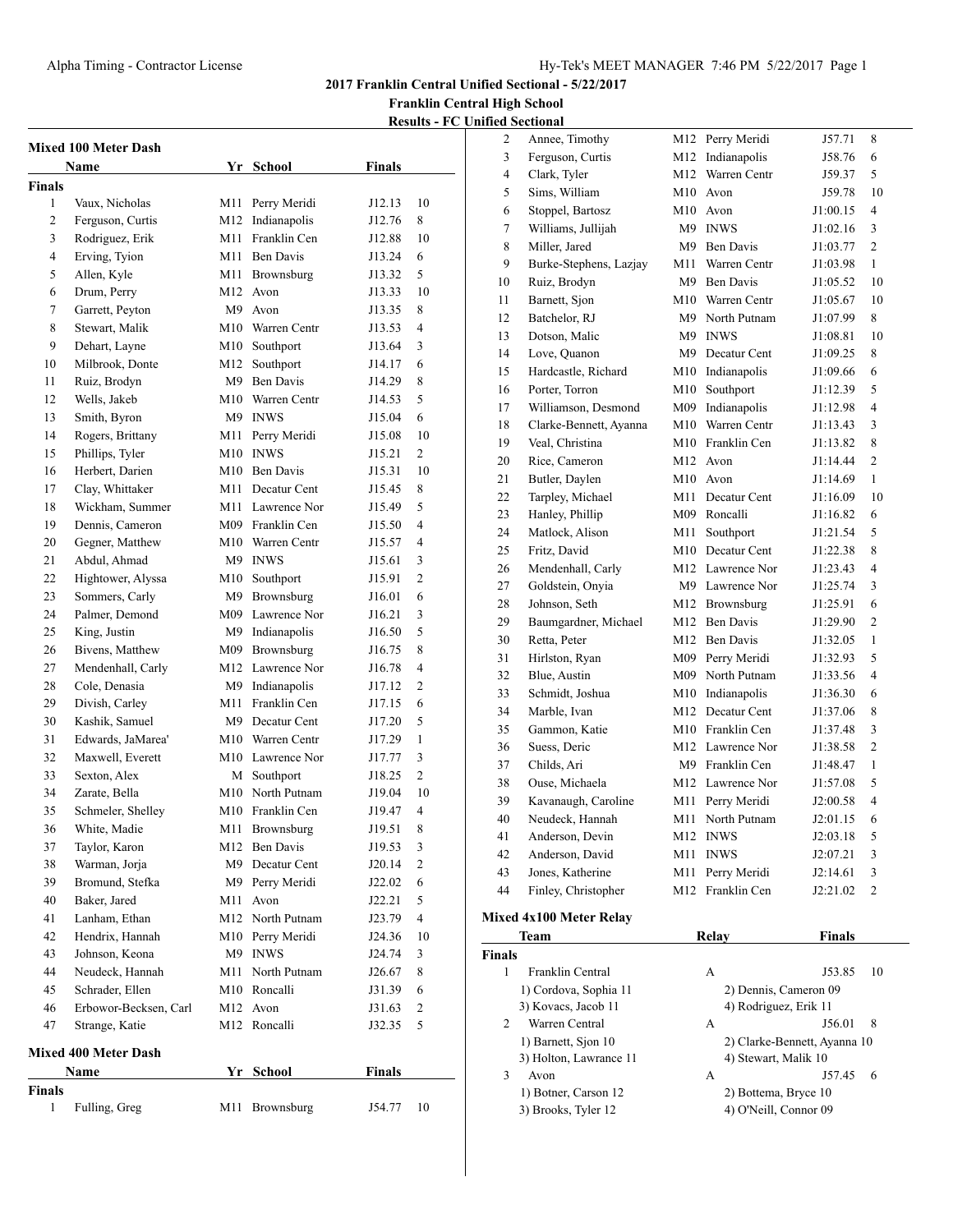**2017 Franklin Central Unified Sectional - 5/22/2017**

## **Franklin Central High School**

## **Results - FC Unified S**

 $\overline{\phantom{a}}$ 

|                 |                           |     |                         |               | <u> Kesuits - FC</u> |
|-----------------|---------------------------|-----|-------------------------|---------------|----------------------|
| <b>Finals …</b> | (Mixed 4x100 Meter Relay) |     |                         |               |                      |
|                 | Team                      |     | Relay                   | Finals        |                      |
| $\overline{4}$  | Brownsburg                |     | A                       | J1:00.73      | 5                    |
|                 | 1) Allen, Kyle 11         |     | 2) Bivens, Matthew 09   |               |                      |
|                 | 3) Fulling, Greg 11       |     | 4) Johnson, Seth 12     |               |                      |
| 5               | Southport                 |     | А                       | J1:03.70      | 10                   |
|                 | 1) Dehart, Emma 12        |     | 2) Freije, Lindsay 12   |               |                      |
|                 | 3) Karushis, Elizabeth 09 |     | 4) King, Desyrae 10     |               |                      |
| 6               | Perry Meridian            |     | A                       | J1:06.60      | $\overline{4}$       |
|                 | 1) Annee, Timothy 12      |     | 2) Harris, Raylin 12    |               |                      |
|                 | 3) Hirlston, Ryan 09      |     | 4) Martin, Brandi 12    |               |                      |
| $\tau$          | <b>Ben Davis</b>          |     | A                       | J1:07.42      | 8                    |
|                 | 1) Beauchamp, Tyler 9     |     | 2) Burchett, Andrew 9   |               |                      |
|                 | 3) Miremontes, Renaldo 9  |     | 4) Tavasolli, Aleksei 9 |               |                      |
| 8               | Lawrence North            |     | A                       | J1:08.59      | 6                    |
|                 | 1) Gill, Jacob 10         |     | 2) Guynn, Alexis 11     |               |                      |
|                 | 3) Hardin, Robbie 11      |     | 4) Maxwell, Everett 10  |               |                      |
| 9               | North Putnam              |     | A                       | J1:10.21      | 5                    |
|                 | 1) Abner, Kaelynn 12      |     | 2) Blue, Austin 09      |               |                      |
|                 | 3) Green, Austin 12       |     | 4) Harrell, Joseph 11   |               |                      |
|                 | <b>Mixed Long Jump</b>    |     |                         |               |                      |
|                 | <b>Name</b>               |     | Yr School               | <b>Finals</b> |                      |
| Finals          |                           |     |                         |               |                      |
| 1               | Williams, Jullijah        |     | M9 INWS                 | J18-04.25     | 10                   |
| $\overline{c}$  | Clark, Tyler              |     | M12 Warren Centr        | J16-11.00     | 8                    |
| 3               | Herbert, Darien           |     | M10 Ben Davis           | J16-01.00     | 6                    |
| $\overline{4}$  | Dehart, Layne             |     | M10 Southport           | J15-07.50     | 5                    |
| 5               | Wiseman, Michael          |     | M10 Franklin Cen        | J15-05.50     | $\overline{4}$       |
| 6               | Roy, Dillon               |     | M <sub>12</sub> Avon    | J15-01.00     | 3                    |
| 7               | Burke-Stephens, Lazjay    | M11 | Warren Centr            | J15-00.50     | $\overline{c}$       |
| 8               | Spayd, Caleb              | M11 | Roncalli                | J14-06.75     | 10                   |
| 9               | Lauro, Christen           |     | M09 Indianapolis        | J14-06.50     | 8                    |
| 10              | Drum, Perry               |     | M12 Avon                | J14-06.25     | 6                    |
| 11              | Schott, Ed                |     | M10 Southport           | J14-05.25     | 1                    |
| 12              | Dotson, Malic             |     | M9 INWS                 | J14-04.00     | 5                    |
| 13              | Love, Quanon              |     | M9 Decatur Cent         | J13-09.75     | 4                    |
| 14              | Guynn, Alexis             |     | M11 Lawrence Nor        | J13-08.75     | 10                   |
| 15              | Williams, Jalen           |     | M10 Warren Centr        | J13-05.75     | 3                    |
| 16              | Moore, Elle               |     | M11 Franklin Cen        | J12-08.25     | 10                   |
| 17              | Savage, Madison           |     | M12 Lawrence Nor        | J12-07.00     | 8                    |
|                 |                           |     |                         |               |                      |
| 18              | White, Airiana            | M11 | Perry Meridi            | J12-05.50     | 6                    |
| 19              | Holton, Lawrance          | M11 | Warren Centr            | J12-05.00     | 5                    |
| 20              | Scales, Jacey             | M11 | Perry Meridi            | J11-10.25     | $\overline{4}$       |

 Miller, Jared M9 Ben Davis J11-09.50 3 22 Dwenger, Nicole M12 Avon J11-06.25 8 Rice, Cameron M12 Avon J11-05.00 6 24 Whittaker, Tyler M11 Decatur Cent J11-04.75 5 Harris, Raylin M12 Perry Meridi J11-04.50 2 Schrader, Ellen M10 Roncalli J10-11.75 10 Ekstrom, Kenzie M12 Brownsburg J10-02.00 2 Forner, Duncan M9 Brownsburg J9-11.25 4 Cody, Abby M11 Brownsburg J9-08.25 3 Clay, Whittaker M11 Decatur Cent J8-10.00 10 31 Sexton, Alex M Southport J8-09.00 2 Krieg, Ashleigh M11 Franklin Cen J8-06.50 1

| 33  | Onuorah, David                 | M12<br>M10     | Brownsburg<br>North Putnam | J8-04.50    | 8              |  |  |
|-----|--------------------------------|----------------|----------------------------|-------------|----------------|--|--|
| 35  | Willis, Lainey                 |                |                            | J8-03.00    | 6              |  |  |
| 36  | Burchett, Andrew               | M <sup>9</sup> | <b>Ben Davis</b>           | J8-02.75    | 5              |  |  |
| 37  | Smith, Byron                   | M <sup>9</sup> | <b>INWS</b>                | $J7-10.00$  | 8              |  |  |
| 38  | Schmidt, Joshua                | M10            | Indianapolis               | J6-04.00    | 10             |  |  |
| 39  | Warman, Jorja                  | M <sup>9</sup> | Decatur Cent               | $J5-10.50$  | 6              |  |  |
| 40  | French, Gavin                  | M10            | Indianapolis               | J5-07.50    | 4              |  |  |
| 41  | Darland, Lauren                | M12            | Southport                  | J5-05.50    | 8              |  |  |
| 42  | Toth, Sabrina                  | M10            | North Putnam               | J5-04.00    | 3              |  |  |
| 43  | Emery, Jake                    | M12            | Roncalli                   | J5-01.50    | 6              |  |  |
| 44  | Weirich, Amberlea              | M12            | <b>Ben Davis</b>           | J4-03.00    | 5              |  |  |
| 45  | Venne, Christopher             | M11            | Lawrence Nor               | J4-01.50    | $\overline{c}$ |  |  |
| 46  | Smith, Shalonda                | M <sup>9</sup> | <b>INWS</b>                | $J3-05.25$  | 4              |  |  |
| 47  | Cunningham, Jonashea           | M12            | Perry Meridi               | J3-01.00    | 3              |  |  |
| 48  | Strange, Katie                 | M12            | Roncalli                   | J2-07.00    | 5              |  |  |
| 49  | Lanham, Ethan                  | M12            | North Putnam               | $J2-00.00$  | 4              |  |  |
| 50  | Earl, Madison                  | M12            | Franklin Cen               | J1-08.00    | $\overline{c}$ |  |  |
| --- | Holland, Kimberly              | M12            | <b>Ben Davis</b>           | <b>FOUL</b> |                |  |  |
| --- | Pechette, Kyle                 |                | M12 Lawrence Nor           | <b>FOUL</b> |                |  |  |
|     | <b>Mixed Shot Put</b>          |                |                            |             |                |  |  |
|     | Name<br>Yr<br>School<br>Finals |                |                            |             |                |  |  |

| <b>Finals</b>  |                      |     |                  |           |                          |
|----------------|----------------------|-----|------------------|-----------|--------------------------|
| 1              | Kuntz, Alex          |     | M12 Roncalli     | J41-03.00 | 10                       |
| $\overline{2}$ | Wellman, Trace       | M12 | Warren Centr     | J39-07.00 | 10                       |
| 3              | Botner, Carson       | M12 | Avon             | J37-10.00 | 8                        |
| $\overline{4}$ | Spayd, Caleb         | M11 | Roncalli         | J37-07.00 | 6                        |
| 5              | Johnson, Barry       | M12 | <b>INWS</b>      | J36-00.00 | 5                        |
| 6              | Milbrook, Donte      | M12 | Southport        | J33-07.00 | $\overline{\mathbf{4}}$  |
| $\tau$         | Pedigo, Mark         | M12 | Warren Centr     | J30-04.00 | 3                        |
| 8              | Miremontes, Renaldo  | M9  | <b>Ben Davis</b> | J29-10.00 | 10                       |
| 9              | Batchelor, RJ        | M9  | North Putnam     | J29-04.00 | $\overline{2}$           |
| 10             | Schott, Ed           | M10 | Southport        | J29-02.00 | 1                        |
| 11             | Westerfield, Shelby  | M9  | Warren Centr     | J29-00.00 | 8                        |
| 12             | Anderson, Devin      | M12 | <b>INWS</b>      | J27-10.00 | 8                        |
| 13             | Landes, Jacob        | M11 | Avon             | J27-07.00 | 6                        |
| 14             | Shellenberger, Erika | M12 | Perry Meridi     | J26-09.00 | 5                        |
| 15             | Forner, Duncan       | M9  | Brownsburg       | J26-06.00 | 10                       |
| 15             | Tavasolli, Aleksei   | M9  | <b>Ben Davis</b> | J26-06.00 | $\overline{4}$           |
| 17             | Powell, Zachary      | M10 | Indianapolis     | J24-07.00 | 10                       |
| 18             | Stallings, Anthony   | M12 | Roncalli         | J23-10.00 | 3                        |
| 19             | Suess, Deric         | M12 | Lawrence Nor     | J22-09.00 | 8                        |
| 19             | Harrell, Joseph      | M11 | North Putnam     | J22-09.00 | 6                        |
| 21             | Cody, Abby           | M11 | Brownsburg       | J22-06.00 | 5                        |
| 22             | Davidson, Levi       | M9  | Warren Centr     | J22-05.00 | 4                        |
| 23             | Roe, Faith           | M11 | Brownsburg       | J22-03.00 | 3                        |
| 24             | Cordova, Sophia      | M11 | Franklin Cen     | J21-11.00 | 10                       |
| 25             | Benge, Jadin         | M11 | Southport        | J21-07.00 | $\overline{2}$           |
| 26             | Sowers, Robert       | M12 | Indianapolis     | J21-06.00 | $\overline{c}$           |
| 27             | Bell, Alexis         | M12 | <b>INWS</b>      | J20-09.00 | 1                        |
| 28             | Emery, Jake          | M12 | Roncalli         | J20-07.00 | 8                        |
| 29             | Abner, Kaelynn       | M12 | North Putnam     | J19-00.00 | 6                        |
| 30             | Monroe, Natalie      | M11 | Perry Meridi     | J18-11.00 | 5                        |
| 31             | Hardin, Robbie       | M11 | Lawrence Nor     | J18-10.50 | $\overline{\mathcal{L}}$ |
| 32             | Scott, Aniyah        | M11 | Lawrence Nor     | J18-06.00 | 8                        |